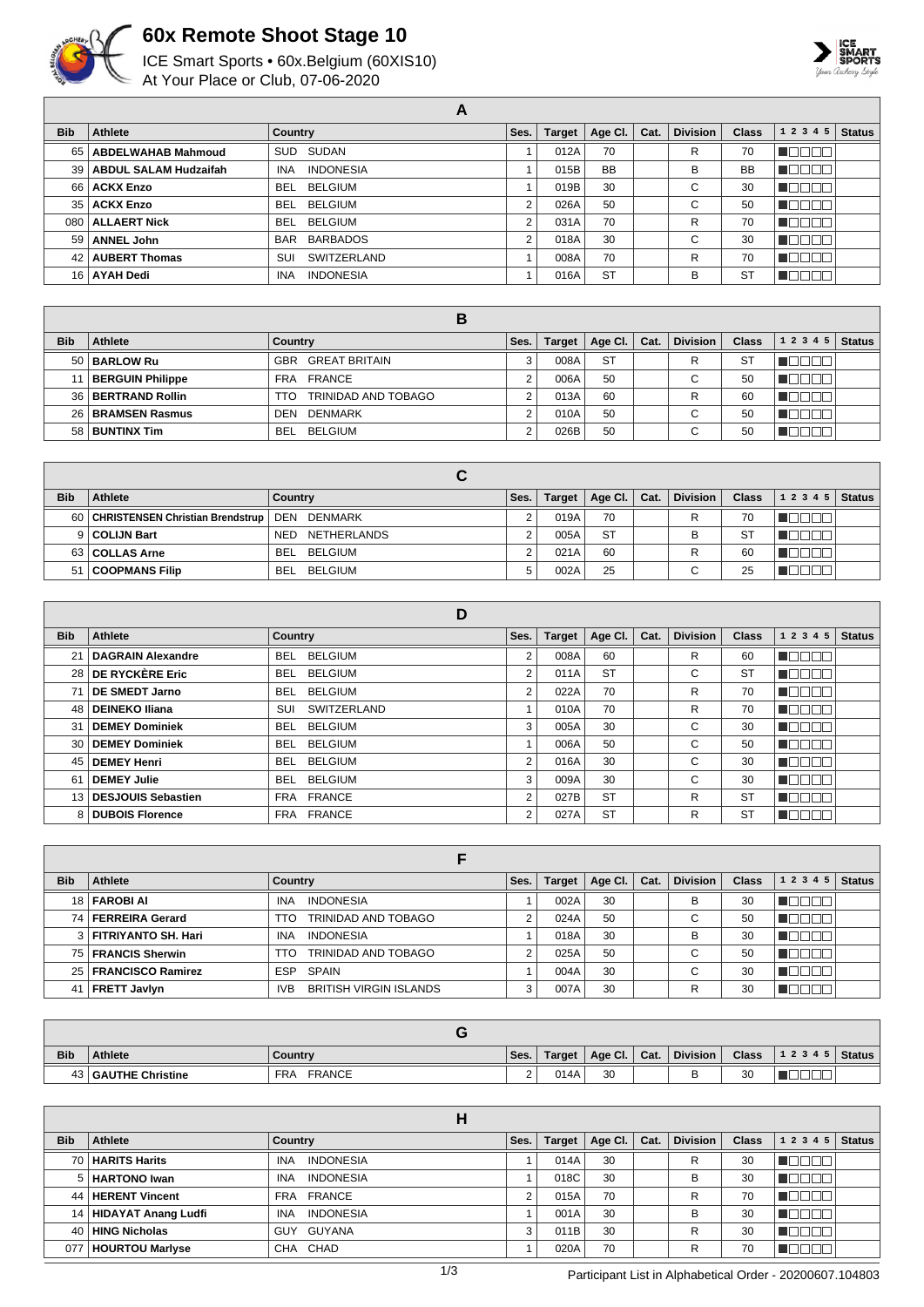

## **60x Remote Shoot Stage 10**

ICE Smart Sports • 60x.Belgium (60XIS10) At Your Place or Club, 07-06-2020



| <b>Bib</b> | Athlete               | Country          | Ses. | Target | Age Cl. $ $ | Cat. | <b>Division</b> | <b>Class</b> | $12345$ Status |  |
|------------|-----------------------|------------------|------|--------|-------------|------|-----------------|--------------|----------------|--|
|            | 34   IRVINE Russ      | AUSTRALIA<br>AUS |      | 006A   | <b>ST</b>   |      | $\sim$          | <b>ST</b>    |                |  |
|            | 33 <b>IRVINE Russ</b> | AUSTRALIA<br>AUS |      | 007A   | ST          |      |                 | ST           |                |  |

| <b>Bib</b>      | Athlete               | Country               | Ses. | Target | Age Cl. $\vert$ Cat. | <b>Division</b>               | <b>Class</b> | 1 2 3 4 5 | <b>Status</b> |
|-----------------|-----------------------|-----------------------|------|--------|----------------------|-------------------------------|--------------|-----------|---------------|
| 37 <sup>1</sup> | <b>JANSSENS Niels</b> | BEL BELGIUM           |      | 001A   | 25                   | $\sim$<br>◡                   | 25           |           |               |
| 67              | JELMINI Yann          | SUI<br>SWITZERLAND    |      | 013A   | 60                   | R                             | 60           |           |               |
|                 | 69   JOYCE Adam       | GREAT BRITAIN<br>GBR  |      | 028B   | 30                   | $\overline{\phantom{0}}$<br>◡ | 30           |           |               |
|                 | 68 JOYCE Darragh      | <b>IRELAND</b><br>IRL |      | 028A   | 30                   |                               | 30           |           |               |

| <b>Bib</b> | <b>Athlete</b>          | Country                        | Ses. | <b>Target</b> | Age CI.   | Cat. | <b>Division</b> | Class          | 12345 | <b>Status</b> |
|------------|-------------------------|--------------------------------|------|---------------|-----------|------|-----------------|----------------|-------|---------------|
|            | 29   KERBAUL Yves       | FRANCE<br>FRA                  |      | 005A          | <b>BB</b> |      | В               | <b>BB</b>      |       |               |
|            | 64   KOCK Niekie        | RSA SOUTH AFRICA               |      | 017B          | 30        |      | $\sim$<br>◡     | 30             |       |               |
|            | 49   KRAMER Günther     | RSA SOUTH AFRICA               |      | 017A          | 30        |      | $\sim$<br>◡     | 30             | ப     |               |
|            | 23   KRAUSE Christopher | USA USA                        | 3    | 003A          | <b>ST</b> |      | $\sim$<br>◡     | S1             |       |               |
|            | KRISTANTI Lilik         | <b>INDONESIA</b><br><b>INA</b> |      | 016B          | <b>ST</b> |      | В               | S <sup>-</sup> |       |               |

| <b>Bib</b> | Athlete                | Country                    | Ses. | <b>Target</b> | Age Cl.   | Cat. | <b>Division</b> | <b>Class</b> | 1 2 3 4 5 | <b>Status</b> |
|------------|------------------------|----------------------------|------|---------------|-----------|------|-----------------|--------------|-----------|---------------|
|            | 2   LANNOYE Chanel     | BEL<br>BELGIUM             |      | 002A          | <b>ST</b> |      | в               | <b>ST</b>    |           |               |
|            | 22   LAWRENCE Winnette | GUY GUYANA                 |      | 009A          | 30        |      | ⌒<br>U          | 30           |           |               |
|            | 76   LAWRENCE Winnette | GUYANA<br>GUY              | 3    | 010A          | 30        |      | ⌒<br>U          | 30           |           |               |
| 551        | LICARI Liliana         | SWITZERLAND<br>SUI         |      | 011A          | 60        |      | R               | 60           |           |               |
|            | 6 LYNCH Mark           | SOUTH AFRICA<br><b>RSA</b> | ⌒    | 003A          | 30        |      | R               | 30           |           |               |

|            |                            | M                              |        |               |           |      |                 |              |              |               |
|------------|----------------------------|--------------------------------|--------|---------------|-----------|------|-----------------|--------------|--------------|---------------|
| <b>Bib</b> | Athlete                    | <b>Country</b>                 | Ses.   | <b>Target</b> | Age CI.   | Cat. | <b>Division</b> | <b>Class</b> | 1 2 3 4 5    | <b>Status</b> |
|            | 56   MARZUKI Amzar         | <b>INDONESIA</b><br><b>INA</b> |        | 015C          | <b>BB</b> |      | B               | <b>BB</b>    | .            |               |
|            | 53   MEBIS Kyano           | BEL BELGIUM                    | 5      | 002C          | 25        |      | $\sim$<br>◡     | 25           |              |               |
| 54         | MEBIS Louwie               | BEL BELGIUM                    | 5      | 002D          | 25        |      | $\sim$<br>U     | 25           |              |               |
|            | 52 MEBIS Stijn             | BEL BELGIUM                    | 5      | 002B          | 25        |      | $\sim$<br>U     | 25           | $\mathbf{H}$ |               |
|            | 73   MOINEAU Christophe    | <b>BELGIUM</b><br>BEL          | $\sim$ | 023A          | <b>BB</b> |      | B               | <b>BB</b>    |              |               |
|            | <b>32 MUNK CARLSEN PIL</b> | <b>DENMARK</b><br>DEN          |        | 012A          | 50        |      | ⌒<br>U          | 50           |              |               |

| <b>Bib</b> | <b>Athlete</b>         | Countrv                                     | Ses. | <b>Target</b> | Age Cl. $\vert$ | Cat. | <b>Division</b> | <b>Class</b> | 1 2 3 4 5 | <b>Status</b> |
|------------|------------------------|---------------------------------------------|------|---------------|-----------------|------|-----------------|--------------|-----------|---------------|
|            | 46   PICHONNAZ Maxine  | SWITZERLAND<br>SUI                          |      | 009A          | 70              |      | R               | 70           |           |               |
|            | 15   POTTER Michaela   | <b>BRITISH VIRGIN ISLANDS</b><br><b>IVB</b> |      | 002A          | 30              |      | R               | 30           |           |               |
|            | 19   PRIYANTORO Aditya | <b>INDONESIA</b><br>INA                     |      | 015A          | <b>BB</b>       |      | в               | <b>BB</b>    |           |               |
|            | 4   PURWANTORO Edi     | <b>INDONESIA</b><br><b>INA</b>              |      | 018B          | 30              |      | В               | 30           |           |               |

| <b>Bib</b> | <b>Athlete</b>      | Country                     | Ses. | Target | $^{\circ}$ Age Cl. | Cat. | <b>Division</b> | <b>Class</b> | 12345 | Status |
|------------|---------------------|-----------------------------|------|--------|--------------------|------|-----------------|--------------|-------|--------|
|            | 24   REFSETH George | <b>NORWAY</b><br><b>NOR</b> |      | 003A   | 60                 |      |                 | 60           |       |        |

| <b>Bib</b> | Athlete                  | Country                        | Ses. | <b>Target</b> | Age CI.   | Cat. | <b>Division</b> | <b>Class</b> | 1 2 3 4 5 | <b>Status</b> |
|------------|--------------------------|--------------------------------|------|---------------|-----------|------|-----------------|--------------|-----------|---------------|
|            | <b>SAUREN Yvo</b>        | NED<br>NETHERLANDS             |      | 004A          | <b>ST</b> |      | R               | <b>ST</b>    |           |               |
|            | <b>SCHROEDERS Ronald</b> | <b>BELGIUM</b><br><b>BEL</b>   | ◠    | 001A          | 30        |      | ⌒<br>U          | 30           |           |               |
|            | 079   SCHROEDERS Ronald  | <b>BEL</b><br>BELGIUM          | ◠    | 030A          | 30        |      | $\sim$<br>U     | 30           |           |               |
|            | 72   SETIAWAN Deni Eko   | <b>INDONESIA</b><br><b>INA</b> |      | 015D          | 50        |      | $\sim$<br>U     | 50           |           |               |
| 38 l       | <b>SINGH Robert</b>      | GUYANA<br>GUY                  | 3    | 011A          | 30        |      | R               | 30           |           |               |
|            | 10   SKODJE Cecilie      | NOR NORWAY                     | 3    | 001A          | <b>ST</b> |      | в               | <b>ST</b>    |           |               |
| 27         | <b>STREET Per</b>        | <b>DENMARK</b><br>DEN          | Э    | 004A          | <b>ST</b> |      | В               | <b>ST</b>    |           |               |
|            | 12   SWANEPOEL Arrie     | <b>SOUTH AFRICA</b><br>RSA     | ◠    | 007A          | 30        |      | $\sim$<br>U     | 30           |           |               |